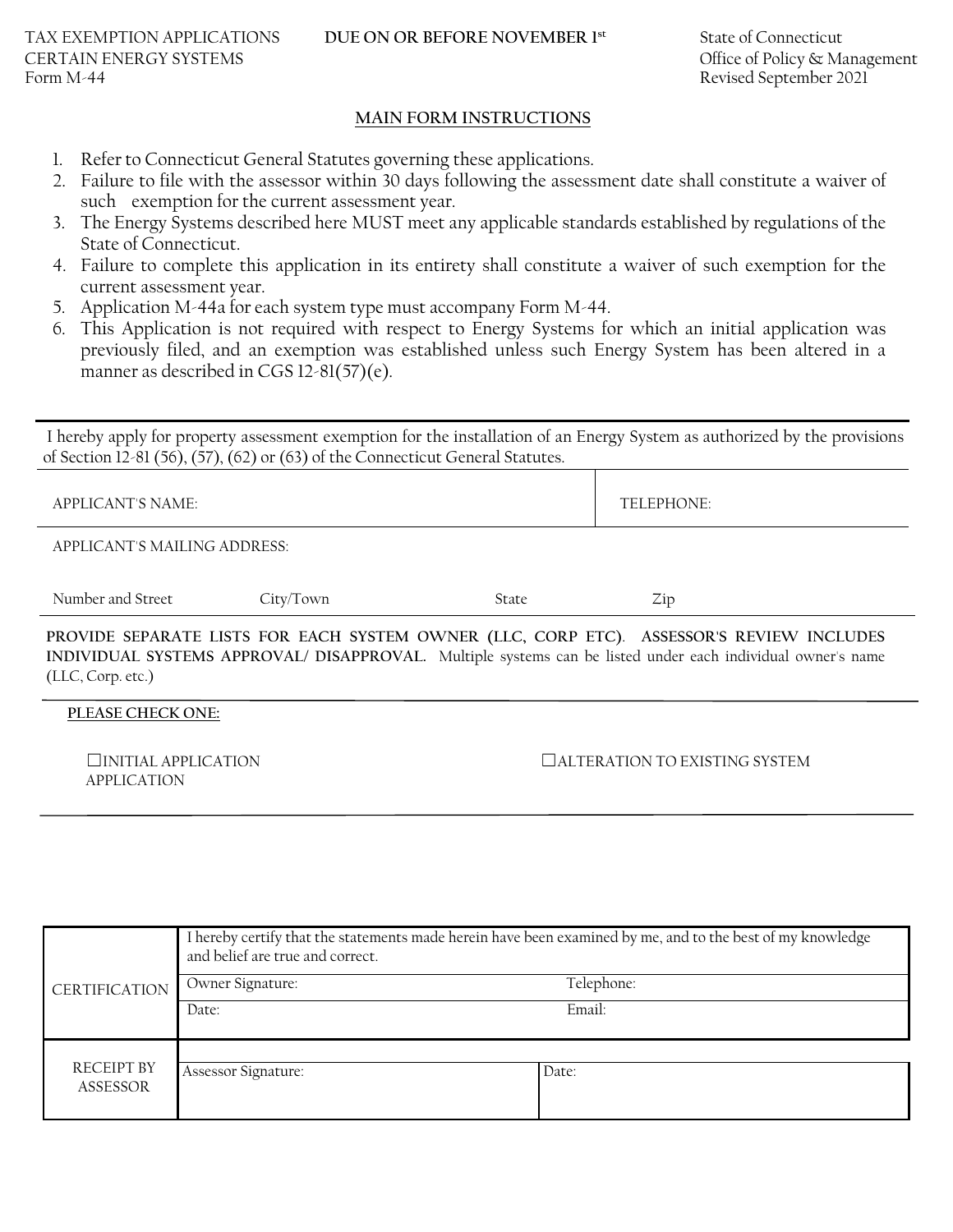# **EXEMPTION MAY BE CLAIMED UNDER THE FOLLOWING SUBSECTIONS OF CGS 12-81, as amended by PA 21-180:**

- **12-81 (56):** Active solar heating or cooling system installed on or after October 1, 1976 (**local ordinance adoption**).
- **12-81 (57)(A)**: (i) Any Class I renewable energy source, as defined in §16-1; hydropower facility described in subdivision (21) of subsection (a) of §16-1, installed for the generation of electricity where such electricity is intended for private residential use or on a farm, provided (I) such installation occurs on or after October 1, 2007, (II) the estimated annual production of such source or facility does not exceed the estimated annual load for the location where such source or facility is located, and (III) such installation is for a 1-4 family dwelling or a farm, (ii) any passive or active solar water or space heating system or (iii) any geothermal energy resource (**state mandated**).
- **12-81 (57)(B)**: Any Class I renewable energy source, as defined in §16-1, hydropower facility described in subdivision (21) of subsection (a) of §16-1, or solar thermal or geothermal renewable energy source, installed for generation or displacement of energy for commercial  $\&$  industrial purposes, provided installation occurs on or after January 1, 2010; nameplate capacity doesn't exceed load for location, and such source or facility is located in a distressed municipality as defined in §32-9p with a population between 125,000 and 135,000 (**state mandated).**
- **12-81 (57)(C)**: After October 1, 2013, any Class I renewable energy source, as defined in §16-1, hydropower facility described in subdivision (21) of subsection (a) of §16-1, or solar thermal or geothermal renewable energy source, installed for generation or displacement of energy for commercial & industrial purposes, provided installation occurs between January 1, 2010 and December 31, 2013; nameplate capacity doesn't exceed load for location, and such source or facility is **not** located in a distressed municipality as defined in §32-9p (**legislative body approval).**
- **12-81 (57)(D)**: Any Class I renewable energy source, as defined in §16-1, hydropower facility described in subdivision (21) of subsection (a) of §16-1, or solar thermal or geothermal renewable energy source, installed for generation or displacement of energy for commercial & industrial purposes, installed on or after January 1, 2014 and where the nameplate capacity does not exceed the load for the location where such generation or displacement is located, or the aggregated load in virtual net metering pursuant to §16-244u (**state mandated**).
- **12-81 (57) (F)**: Class I renewable energy source subject to PPA approved by PURA pursuant to §16a-3f (**legislative body approval**).
- **12-81 (62)**: Passive solar energy heating or cooling systems and hybrid systems installed on or after April 20, 1977 (**local ordinance adoption**).

**12-81 (63)**: Cogeneration system installed on or after July 1, 2007 (**local ordinance adoption**).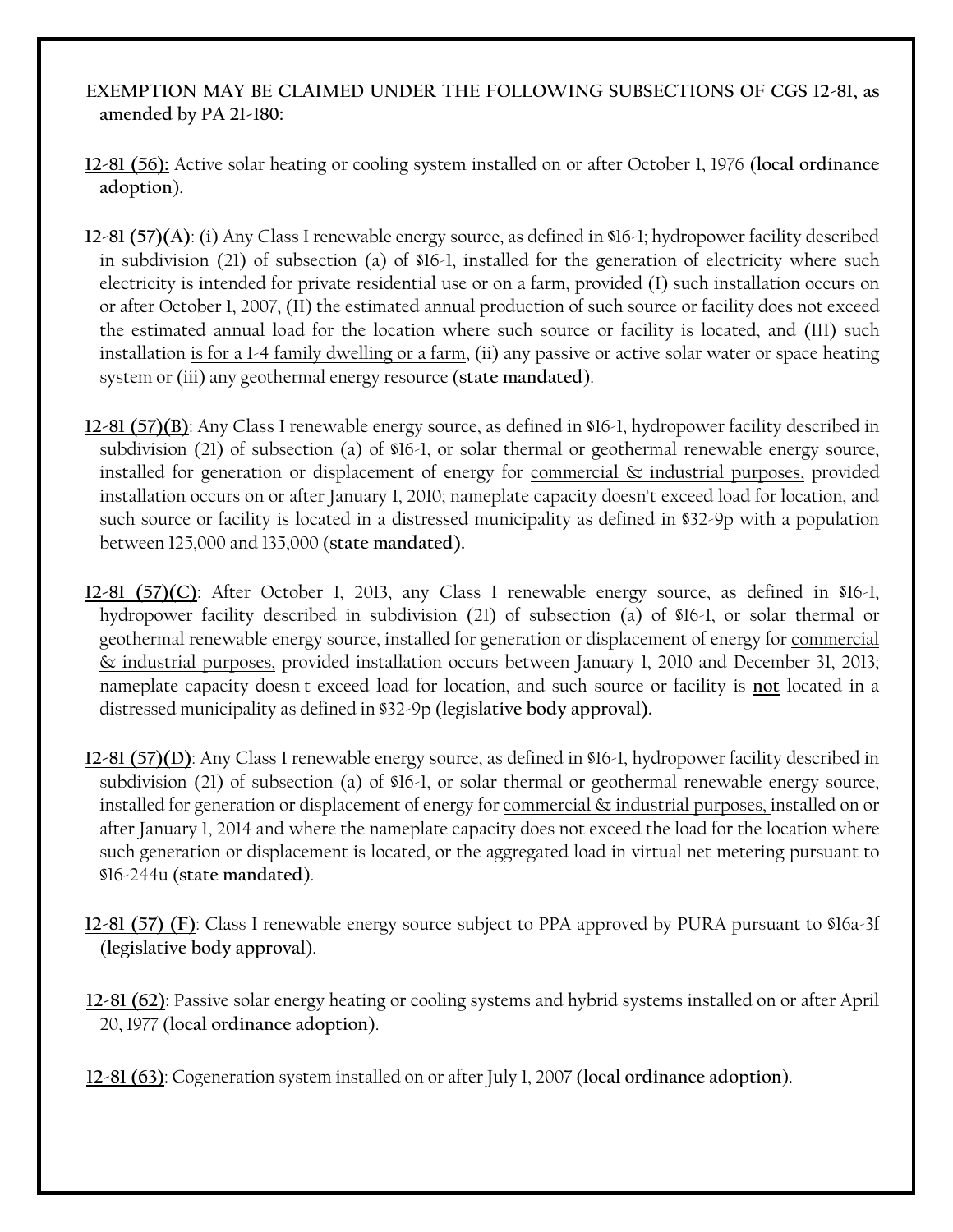

### **RESIDENTIAL / MULTI-FAMILY / FARM / GEOTHERMAL INSTALLATION PROPERTY TAX EXEMPTION APPLICATION PURSUANT TO CGS 12-81(56) or (57)(A) (as amended by PA 21-180) or (57)(F) or (62) Form M-44a**

 $\overline{a}$ 

Please complete the information below and provide additional documentation as necessary.

1. SYSTEM OWNER NAME:

2. ENERGY SYSTEM INFORMATION TO BE PROVIDED BY APPLICANT (Note: Applicant may populate the system information below or, for more than one system, attach a list that is in the same format and which includes the system information for each system):

| PROPERTY<br><b>LOCATION</b>                            | <b>INSTALL</b> or<br><b>ALTERATION</b><br><b>DATE</b><br>(MO/DAY/YR)                                                                        | <b>TOTAL COST</b><br>TO INCL.<br><b>INSTALL</b> | <b>SYSTEM SIZE</b><br>$($ IN KW $)$ | <b>ESTIMATED</b><br><b>ANNUAL</b><br>PRODUCTION OF<br>SYSTEM (IN kWh) | <b>ESTIMATED</b><br><b>ANNUAL LOAD</b><br>FOR THE<br>PROPERTY<br>$($ IN kWh $)$ | WHICH SUBSECTION OF CGS 12-<br>81 IS EXEMPTION BEING CLAIMED<br><b>UNDER?</b><br>(SEE MAIN APPLICATION FOR<br><b>STATUTE REFERENCES)</b> | <b>ASSESSOR'S USE:</b><br>DO THESE ENERGY SYSTEMS MEET THE STANDARD<br>FOR EXEMPTION AS ESTABLISHED BY CGS 12-81(56)<br>or (57), AS AMENDED BY PA 21-180, or (62)? |  |  |  |
|--------------------------------------------------------|---------------------------------------------------------------------------------------------------------------------------------------------|-------------------------------------------------|-------------------------------------|-----------------------------------------------------------------------|---------------------------------------------------------------------------------|------------------------------------------------------------------------------------------------------------------------------------------|--------------------------------------------------------------------------------------------------------------------------------------------------------------------|--|--|--|
|                                                        |                                                                                                                                             |                                                 |                                     |                                                                       |                                                                                 |                                                                                                                                          | <b>ASSESSOR APPROVE</b><br><b>ASSESSOR DENIED</b>                                                                                                                  |  |  |  |
|                                                        |                                                                                                                                             |                                                 |                                     |                                                                       |                                                                                 |                                                                                                                                          |                                                                                                                                                                    |  |  |  |
|                                                        | I hereby certify that the statements made herein have been examined by me, and to the best of my knowledge and belief are true and correct. |                                                 |                                     |                                                                       |                                                                                 |                                                                                                                                          |                                                                                                                                                                    |  |  |  |
| Owner Signature:<br>Telephone:<br><b>CERTIFICATION</b> |                                                                                                                                             |                                                 |                                     |                                                                       |                                                                                 |                                                                                                                                          |                                                                                                                                                                    |  |  |  |
| Email:<br>Date:                                        |                                                                                                                                             |                                                 |                                     |                                                                       |                                                                                 |                                                                                                                                          |                                                                                                                                                                    |  |  |  |
| ASSESSOR<br><b>USE</b>                                 |                                                                                                                                             | Notes:                                          |                                     |                                                                       |                                                                                 |                                                                                                                                          |                                                                                                                                                                    |  |  |  |
| ONLY                                                   |                                                                                                                                             | Assessor Signature:                             |                                     |                                                                       | Date:                                                                           |                                                                                                                                          |                                                                                                                                                                    |  |  |  |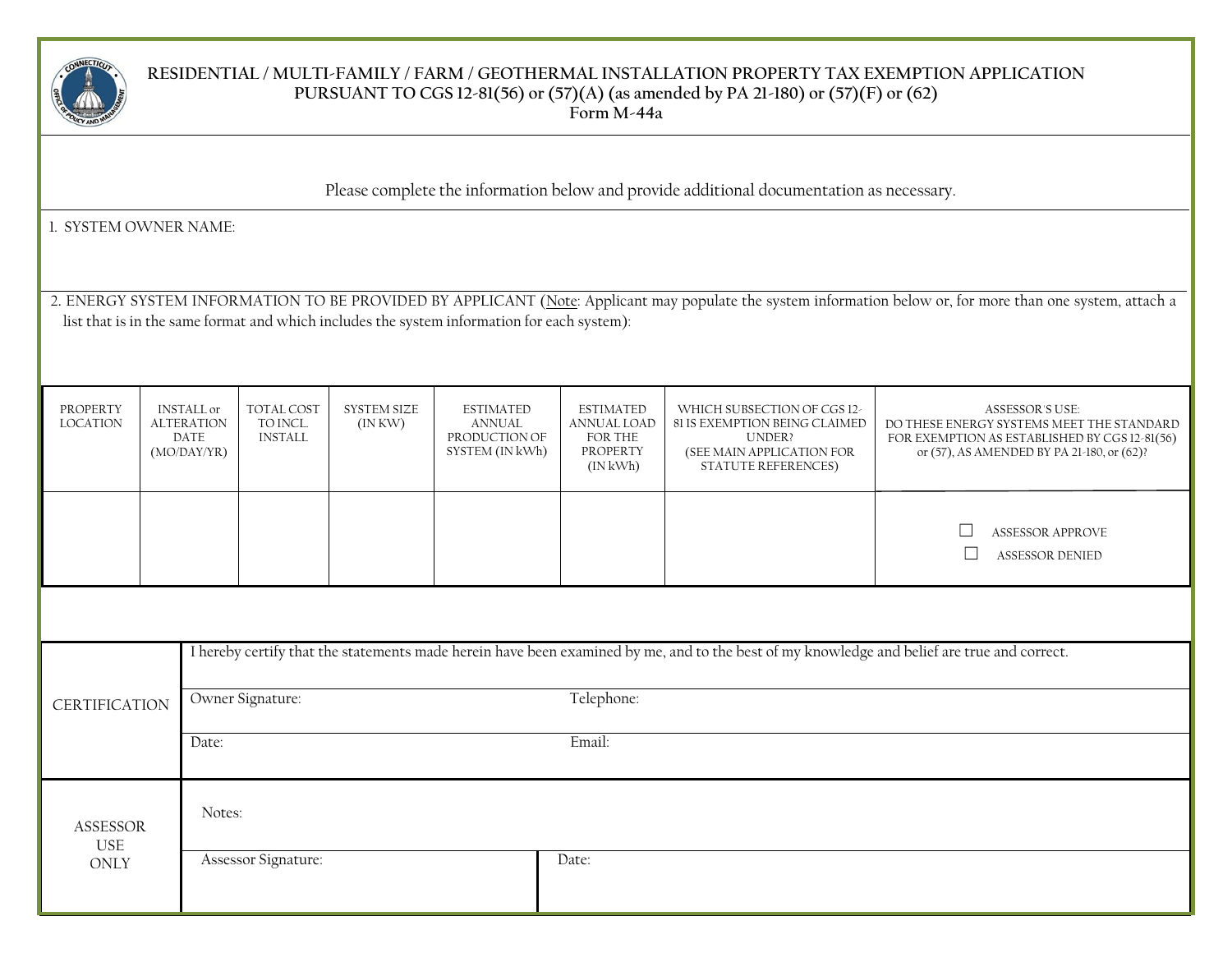

## **COMMERCIAL / INDUSTRIAL INSTALLATION PROPERTY TAX EXEMPTION APPLICATION PURSUANT TO CGS 12-81(56) or (57)(A) (as amended by PA 21-180) or (57)(F) or (62) Form M-44a**

Please complete the information below and provide additional documentation as necessary. A SEPARATE APPLICATION MUST BE Completed for Fuel Cell installations (see enclosed)

1. SYSTEM OWNER NAME:

2. ENERGY SYSTEM INFORMATION FORMAT TO BE PROVIDED BY APPLICANT:

| PROPERTY LOCATION                                                                  | <b>INSTALL</b><br><b>DATE</b><br>(MO/DAY/YR)                                                                                                | <b>TOTAL COST</b><br>(TO INCL.<br>INSTALL &<br>ELECTRICAL) | <b>SYSTEM SIZE</b><br>(INKW() | WHICH SUBSECTION OF CGS 12-81 IS<br>EXEMPTION BEING CLAIMED UNDER?<br>(SEE MAIN APPLICATION FOR<br><b>STATUTE REFERENCES)</b> | <b>ASSESSOR'S USE:</b><br>DO THESE ENERGY SYSTEMS MEET THE STANDARD FOR EXEMPTION AS<br>ESTABLISHED BY CGS 12-81(57) or (62) or (63) or PA21-180? |  |  |
|------------------------------------------------------------------------------------|---------------------------------------------------------------------------------------------------------------------------------------------|------------------------------------------------------------|-------------------------------|-------------------------------------------------------------------------------------------------------------------------------|---------------------------------------------------------------------------------------------------------------------------------------------------|--|--|
|                                                                                    |                                                                                                                                             |                                                            |                               |                                                                                                                               | <b>ASSESSOR APPROVE</b><br><b>ASSESSOR DENIED</b>                                                                                                 |  |  |
|                                                                                    |                                                                                                                                             |                                                            |                               |                                                                                                                               | <b>IMPORTANT:</b> SEE DETAILED DESCRIPTION REQUIREMENT OF THE ENERGY SYSTEM FOR WHICH THIS EXEMPTION APPLICATION APPLIES. IF THE CLASS I          |  |  |
|                                                                                    |                                                                                                                                             |                                                            |                               | EQUIPMENT IS USED FOR COMMERCIAL &/OR INDUSTRIAL PURPOSES, THE FOLLOWING INFORMATION MUST BE PROVIDED:                        |                                                                                                                                                   |  |  |
| 1.) Nameplate capacity of such Class I source system (i.e.: kWh produced per year) |                                                                                                                                             |                                                            |                               |                                                                                                                               |                                                                                                                                                   |  |  |
|                                                                                    |                                                                                                                                             |                                                            |                               | 2.) Capacity for one year of the facility or location where such generation or displacement is located (i.e.: kWh consumed)   |                                                                                                                                                   |  |  |
|                                                                                    | 3.) Copy of Power Purchase Agreement and/or VNM Agreement (if participating in Virtual Net Metering)                                        |                                                            |                               |                                                                                                                               |                                                                                                                                                   |  |  |
|                                                                                    | I hereby certify that the statements made herein have been examined by me, and to the best of my knowledge and belief are true and correct. |                                                            |                               |                                                                                                                               |                                                                                                                                                   |  |  |
|                                                                                    | Telephone:<br>Owner Signature:                                                                                                              |                                                            |                               |                                                                                                                               |                                                                                                                                                   |  |  |
| <b>CERTIFICATION</b><br>Email:<br>Date:                                            |                                                                                                                                             |                                                            |                               |                                                                                                                               |                                                                                                                                                   |  |  |
|                                                                                    |                                                                                                                                             |                                                            |                               |                                                                                                                               |                                                                                                                                                   |  |  |
| ASSESSOR<br><b>USE ONLY</b>                                                        | Notes:                                                                                                                                      |                                                            |                               |                                                                                                                               |                                                                                                                                                   |  |  |
|                                                                                    | Assessor Signature:<br>Date:                                                                                                                |                                                            |                               |                                                                                                                               |                                                                                                                                                   |  |  |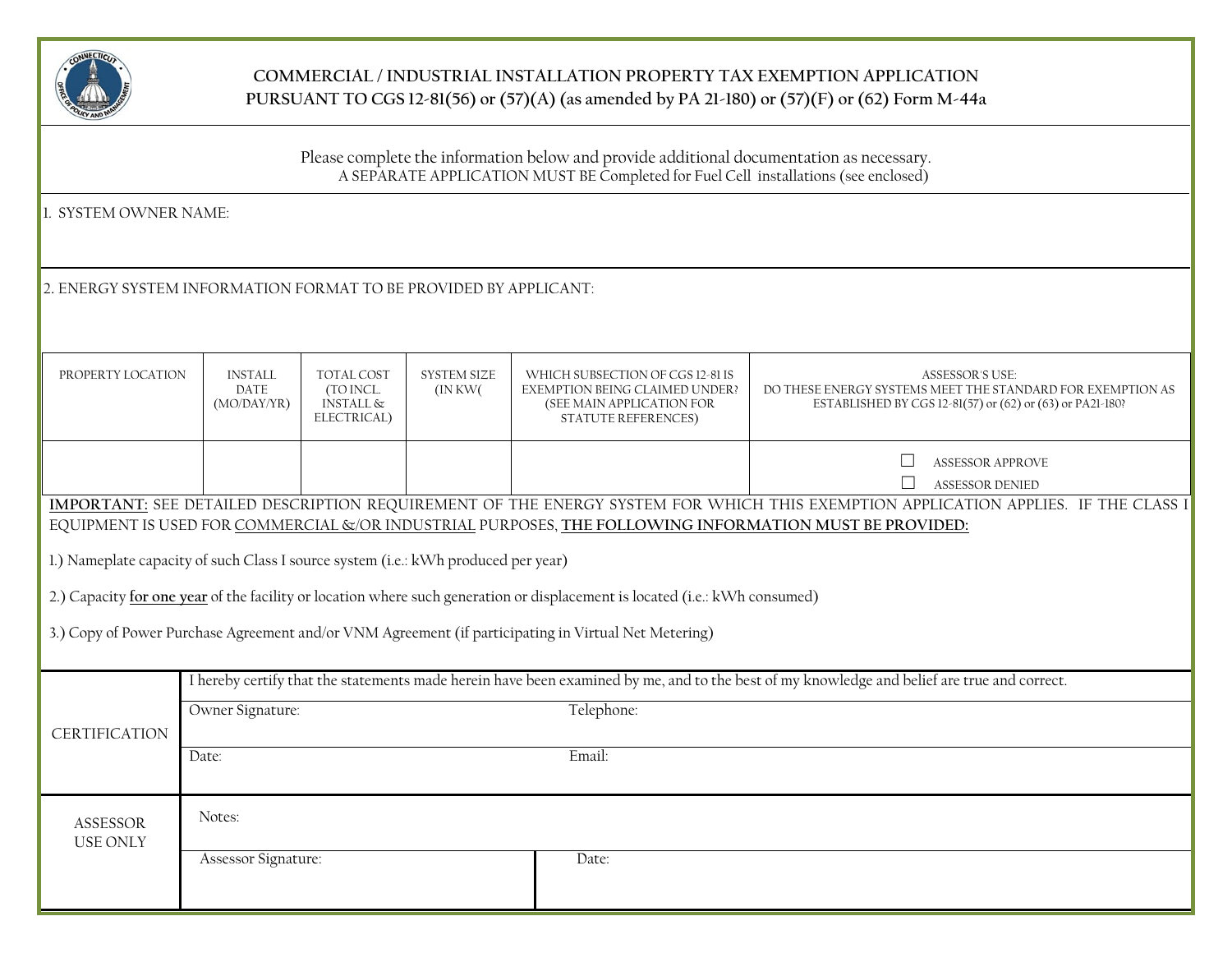

### **FUEL CELL PROPERTY TAX EXEMPTION APPLICATION PURSUANT TO CGS 12-81(56) or (57)(A) (as amended by PA 21-180) or (57)(F) or (62) Form M-44a**

| Please complete the information below and provide additional documentation as necessary. |
|------------------------------------------------------------------------------------------|
|                                                                                          |
|                                                                                          |

- 1. **LEGAL OWNER: (If applicant from Page 1 is not the system owner, identify the owner by name and address)**
- 2. PHYSICAL LOCATION:

a) If other than this location, please provide address of property being served by fuel cell:

| 3.             | DATE OF FUEL CELL<br><b>INSTALLATION:</b>                                                                                                                                                                                   | MO / DAY / YR | 4. TOTAL COST OF ENERGY SYSTEM: (INCLUDING SITE PREP, ELECTRICAL & INSTALLATION) |                     |  |  |  |  |
|----------------|-----------------------------------------------------------------------------------------------------------------------------------------------------------------------------------------------------------------------------|---------------|----------------------------------------------------------------------------------|---------------------|--|--|--|--|
|                |                                                                                                                                                                                                                             |               |                                                                                  |                     |  |  |  |  |
| 5.             | SELECT THE PURPOSE FOR FUEL CELL:                                                                                                                                                                                           |               |                                                                                  |                     |  |  |  |  |
|                |                                                                                                                                                                                                                             |               | <b>CAGRICULTURAL</b>                                                             | $\Box$ INDUSTRIAL   |  |  |  |  |
|                |                                                                                                                                                                                                                             |               | <b>COMMERCIAL</b>                                                                | $\Box$ RELIGIOUS    |  |  |  |  |
|                |                                                                                                                                                                                                                             |               | <b>OEDUCATIONAL</b>                                                              | <b>ORESIDENTIAL</b> |  |  |  |  |
| 6.             | GENERAL DESCRIPTION OF FUEL CELL: (Include type of fuel cell system (i.e.: Molten Carbonate (MCFC), Solid Oxide (SOFC))                                                                                                     |               |                                                                                  |                     |  |  |  |  |
| 7 <sup>1</sup> | WHAT EXTERNAL COMPONENTS ARE INCLUDED AT THIS SITE: (i.e.: HRSG, Absorption chillers)<br>Describe external components to include manufacturer, model, and include all costs (plus installation). ENTER N/A IF NONE APPLIES: |               |                                                                                  |                     |  |  |  |  |
|                | 8. FUEL CELL NAMEPLATE CAPACITY IN MW: (IF AVAILABLE, ATTACH PHOTO OF NAMEPLATE CAPACITY)                                                                                                                                   |               |                                                                                  |                     |  |  |  |  |